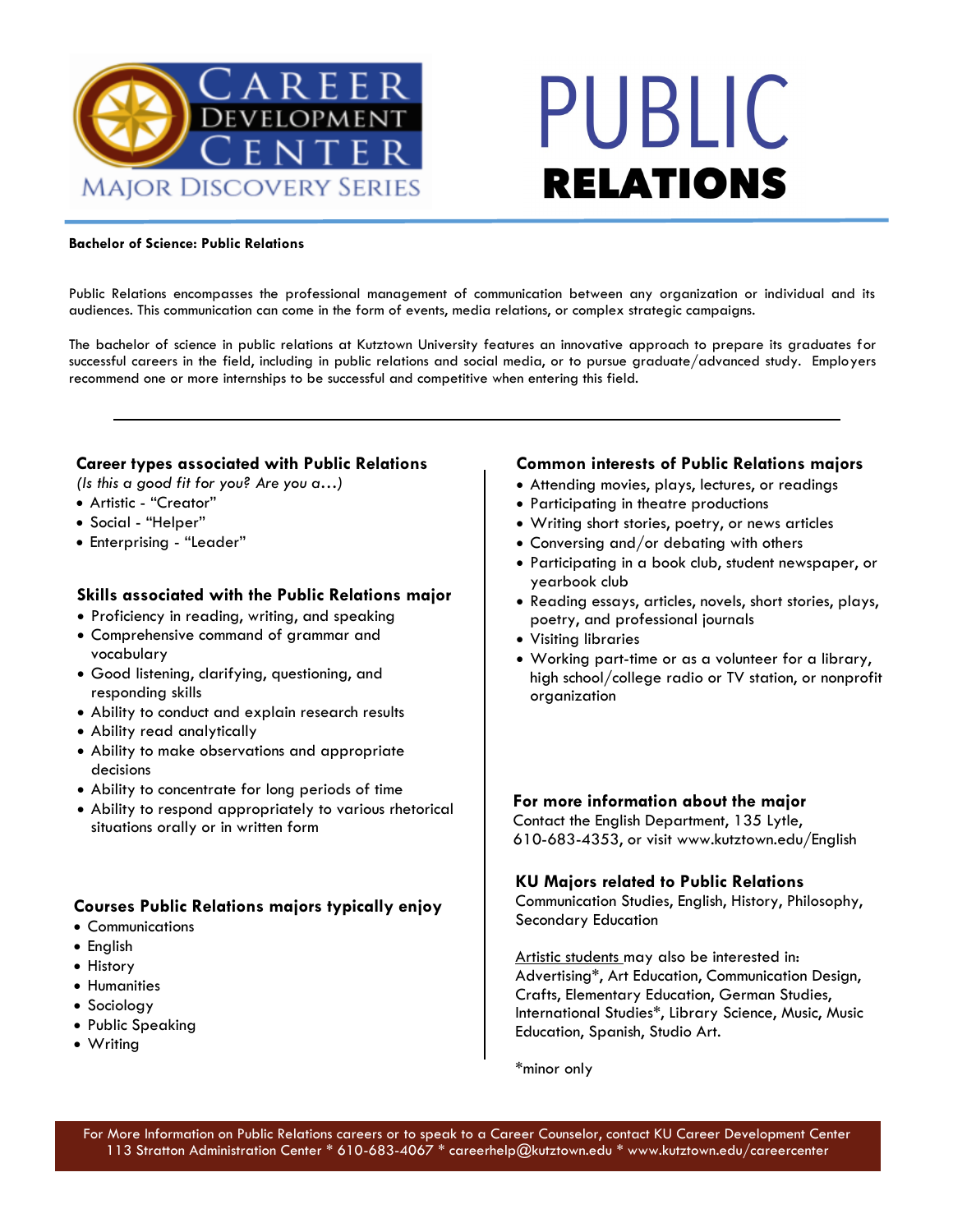## FOUR STEPS **TO SUCCESS**

### DISCOVER EXPERIENCE MOPLEMENT

2<sup>ND</sup> YEAR

### 1<sup>ST</sup> YEAR

EXPLORE >

- Enroll in the Career Exploration Certificate.
- Attend info sessions to learn about career development and personal branding.
- Take a career assessment to identify and confirm interests.
- Get involved in campus clubs and organizations.
- Develop basic workplace skills through jobs or volunteer work.
- Talk with professors, family, and friends about career ideas.
- Conduct informational interviews with professionals working in fields of interest.
- Develop a relationship with your professors and faculty advisor.
- Meet with CDC career coach.
- Attend info sessions to learn about resume writing, and externships.
- Confirm your choice of major and consider options for double major or minor.
- Research careers of interest.
- Complete a job shadowing (externship) experience.
- Seek meaningful employment or volunteer work in a field related to your major.
- Explore options for undergraduate research and study abroad.
- Write a resume and have it reviewed by the CDC.
- Manage your online presence.
- 3RD YEAR
- Enroll in the Career Success Certificate.
- Complete an internship and/or undergraduate research.
- Attend info sessions about internships, interviewing, job search strategies, and grad school.
- Build a LinkedIn profile and continue to monitor your online presence.
- Complete a mock interview.
- Build skills through research projects, part-time employment, and volunteer work.
- Participate in employers panels, site visits & networking events.
- Attend internship & job fairs.
- Take on a leadership role in a student organization or work.
- Consider graduate school options and prepare for

### 4TH YEAR

- Attend your Senior Kick-off and other info sessions to prepare for job search/grad school.
- Update your resume and LinkedIn profile.
- Create cover letter drafts.
- Gain experience through internships and/or undergraduate research.
- Secure references for job/grad school applications.
- Create your "30 second" commercial/elevator pitch.
- Meet with CDC to develop job search strategies.
- Research employers.
- Network with professionals through events and social media.
- Join a professional organization in your discipline.
- Attend the senior etiquette luncheon or dinner.
- Participate in job fairs and on-campus interviewing.

### **Sample Career Titles**

Public Relations majors can be found working in a wide variety of career fields. Here are just some career titles that may be of interest. Please note that some jobs may require further education and training. To learn more about these careers, visit http://online.onetcenter.org or www.bls.gov/oco.

- Advertising Copywriter
- Advertising Executive
- Bibliographer
- Biographer
- Book Critic
- Bookstore Manager
- Columnist/Commentator
- Comedy Writer
- Communications Manager
- Copywriter
- Critic, Art/Book
- Crossword Puzzle Developer
- Documentation Specialist
- Editor, Film/Video/Magazine
- Editor, News
- Educational Program Specialist
- Entertainment Agent
- ESL Teacher
- Freelance Writer/Consultant
- Information Abstractor/Indexer
- Labor Relations Specialist
- Lawyer
- Librarian
- Linguist
- Literary Agent
- Lobbyist
- Magazine Writer
- Manuscript Reader
- Market Research Analyst
- Marketing Specialist
- Mass Media Script Reader
- Media Planner/Spokesperson
- Narrator
- Paralegal
- Playwright/Poet
- Product Manager
- Proofreader
- Public Relations Specialist
- Public Speaker
- Publicity Assistant
- Publisher
- Reading Consultant
- Reading Specialist
- Reporter
- Research Assistant Analyst
- Researcher/Pollster
- Reviewer
- Sales Representative
- Teacher/Educator
- Technical Writer/Consultant
- Training Specialist
- Translator
- Underwriter
- Video Scriptwriter/Producer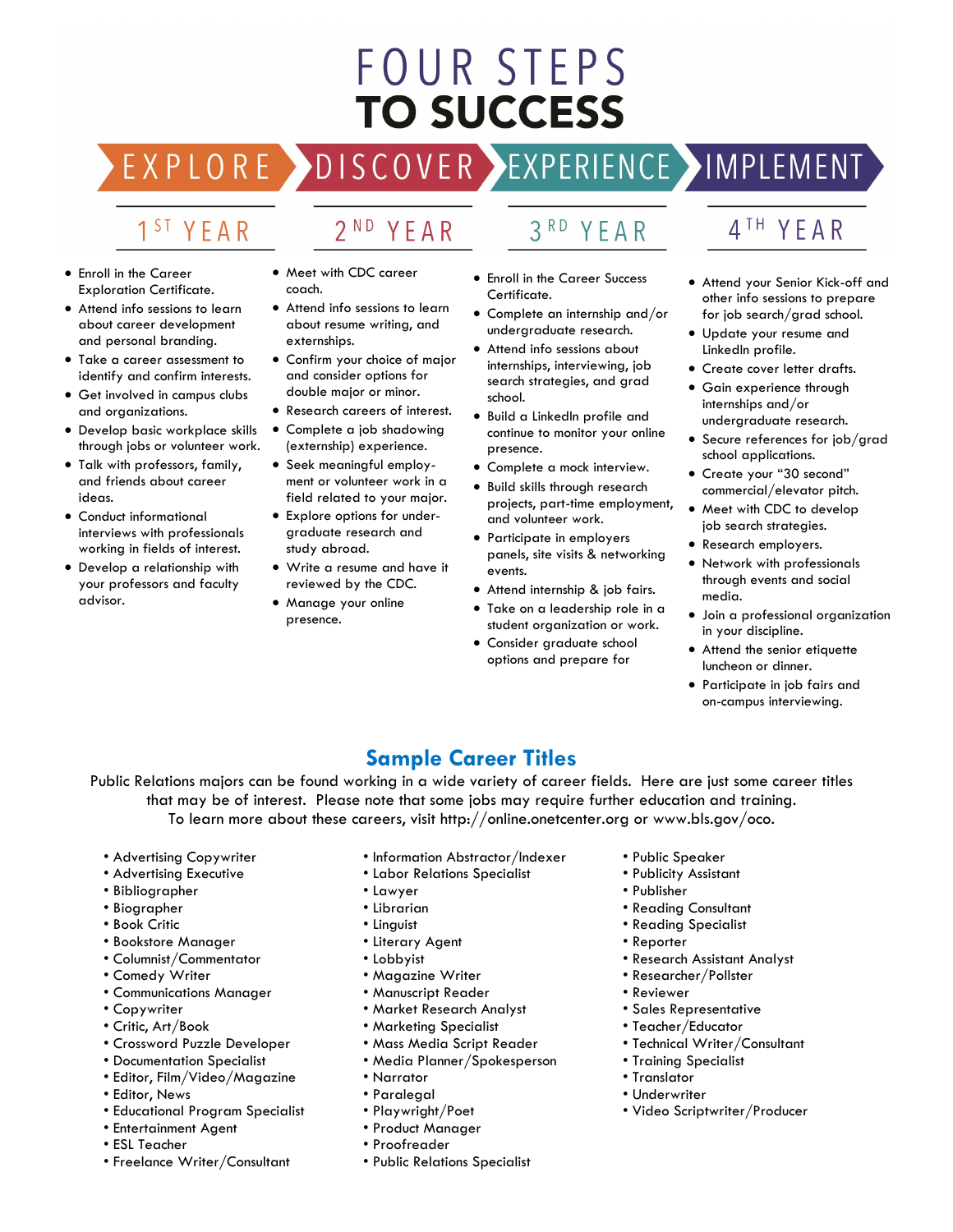### **Common Internship Sites and Employers**

Public Relations majors often find internships and employment in the following fields/industries.

- News Outlets, Newspapers and Magazines
- Book Publishers
- Colleges/Universities
- Consulting Firms
- Public Relations Firms
- Marketing
- Communications Organizations
- Non-profit Organizations
- Radio/Media Stations
- Libraries

 Handshake is the primary online resource **he had alumni with employers.** The proparing and connecting students and alumni with employers. **www.kutztown.edu/handshake**

### **Useful Websites for Public Relations Majors**

Whether you are researching related career fields, applying for internships or jobs, or planning to join a professional association, these websites are for you!

#### **Industry/Employment Information**

Book Jobs http://bookjobs.com

Journalism Jobs www.journalismjobs.com

Magazine Publishers of America www.magazine.org/careers

Pennsylvania Newspaper Association http://panewsmedia.org

Poets & Writers http://www.pw.org

PRSA Job Center www.prsa.org/jobcenter

Public Relations www.nationjob.com/publicrelations

The Write Jobs www.writerswrite.com/jobs

Work in Public Relations www.marketingjobs.com

Writer's Resource Center www.poewar.com

LinkedIn Jobs www.linkedin.com/jobs

#### **Professional Associations**

American Society of Journalists & Authors www.asja.org

Association of Writers & Writing Programs www.awpwriter.org

Association for Education in Journalism & Mass Communications www.aejmc.org

Modern Language Association www.mla.org

National Council for Teachers of English www.ncte.org

Public Relations Society of America www.prsa.org

The Association of Magazine Media http://www.magazine.org

#### **Related Area Employers**

Alliance for Sustainable Communities Altitude Marketing **ArtsQuest** APSCUF Dorney Park & Wildwater Kingdom Hawk Mountain Sanctuary Hershey Entertainment & Resorts Historic Bethlehem Museums & Sites Kutztown University: Small Business Development Center Kutztown University: University Relations Lehigh Valley Zoo Olympus Sorrelli Jewelry Volvo Group North America webCemeteries WebFX